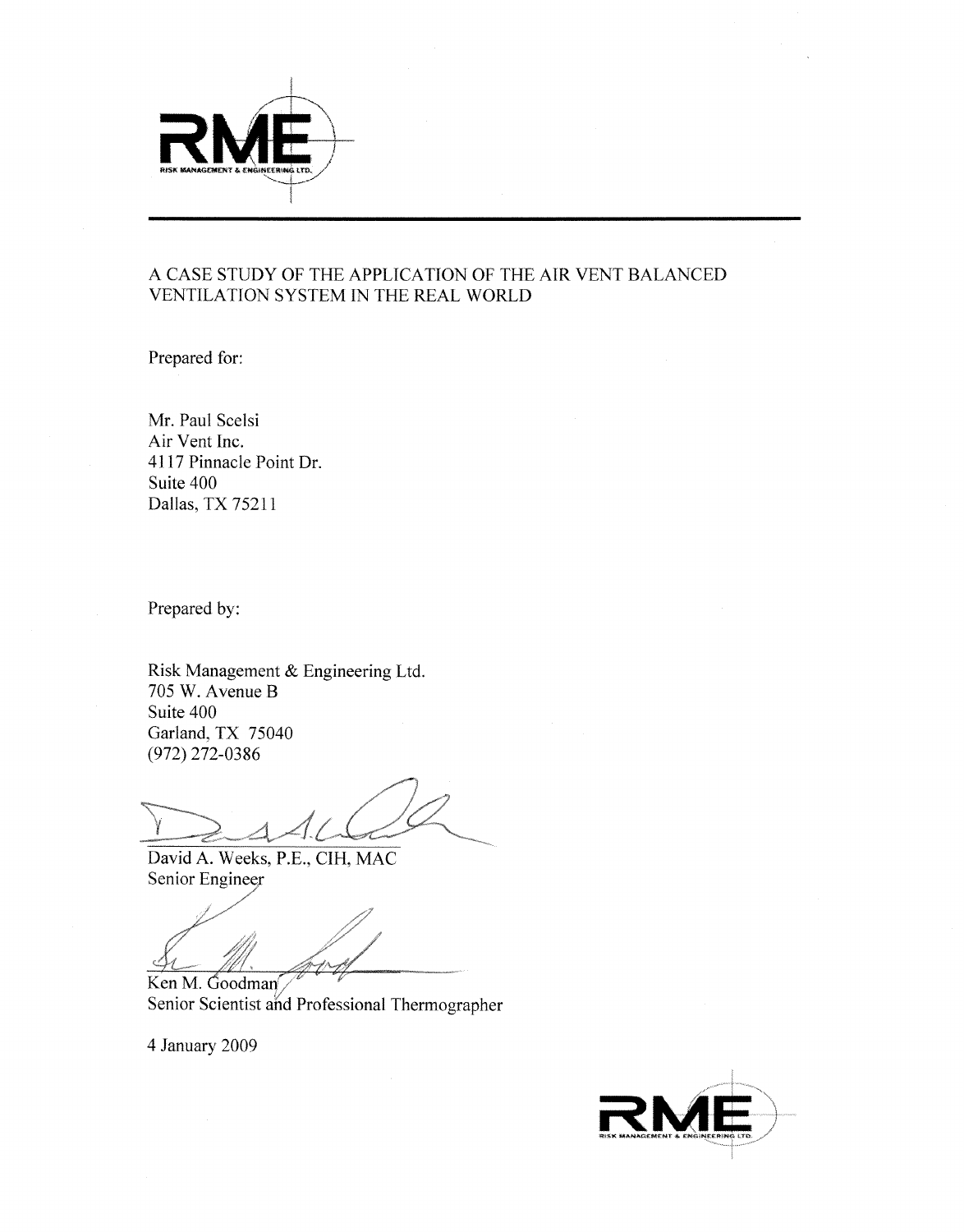## **EXECUTIVE SUMMARY**

Risk Management and Engineering, Ltd. (RME) was retained by Air Vent Inc. to investigate the impacts of the Air Vent balanced ventilation system installed in an occupied home located in North Central Texas. RME measured air and surface temperatures in the attic and surface temperatures of the ceiling inside the home before and after the installation of the Air Vent balanced ventilation system. RME also read the electric meter at the beginning and end of the 12 hour testing periods to determine the impact of the system on electricity usage. Testing periods were selected to match the outdoor environmental conditions to the extent practicable between the before and after tests. The before test was conducted on July 22, 2008; and the after test was conducted on August 13, 2008.

The 1992 Residence is a greater than 4,000 square foot structure located in Mansfield, TX, suburb of the DFW Metroplex. The roof system is rather complicated and overlays three attic areas. The roof is comprised of gray asphalt shingles. The attic ventilation in the before tests consisted of a small ridge vent in the East Attic and two powered ventilation fans, including one that was not operable. No ventilation was present in the either the West Attic or the Garage Attic. Asphalt shingles of similar color and Air Vent's Edge Vent system were installed on all three attics in the after test. Additionally, Air Vent powered ventilation fans were installed in the East and West Attics and an Air Vent Ridge Vent was installed over the Garage Attic. The existing ridge vents in the East Attic were removed. Powered ventilation fans were installed in the East and West Attics because there was insufficient ridge length to install a ridge vent system in these areas. The East Attic was equipped with two 1,170 cfm fans and the West Attic was equipped with one 1,170 cfm fan. The fans were connected to the household electrical system. The Garage Attic is independent of the other two attics. Additionally, steps were taken to separate the East and West Attics where they were previously connected.

RME has reached the following conclusions based on its inspection, analysis, and review of the technical literature and data.

- 1. The environmental conditions on the before and after study dates are similar enough to make comparisons of attic air and surface temperatures between the two dates and determine that the differences are the result of the Air Vent balanced ventilation system.
- 2. Review of the technical literature suggests that a properly ventilated attic should have lower air and surface temperatures than an improperly ventilated attic.
- 3. The test data show that the air temperatures in the two attics on the after test date are less than the before date and that this decrease is the result of the Air Vent balanced ventilation system.